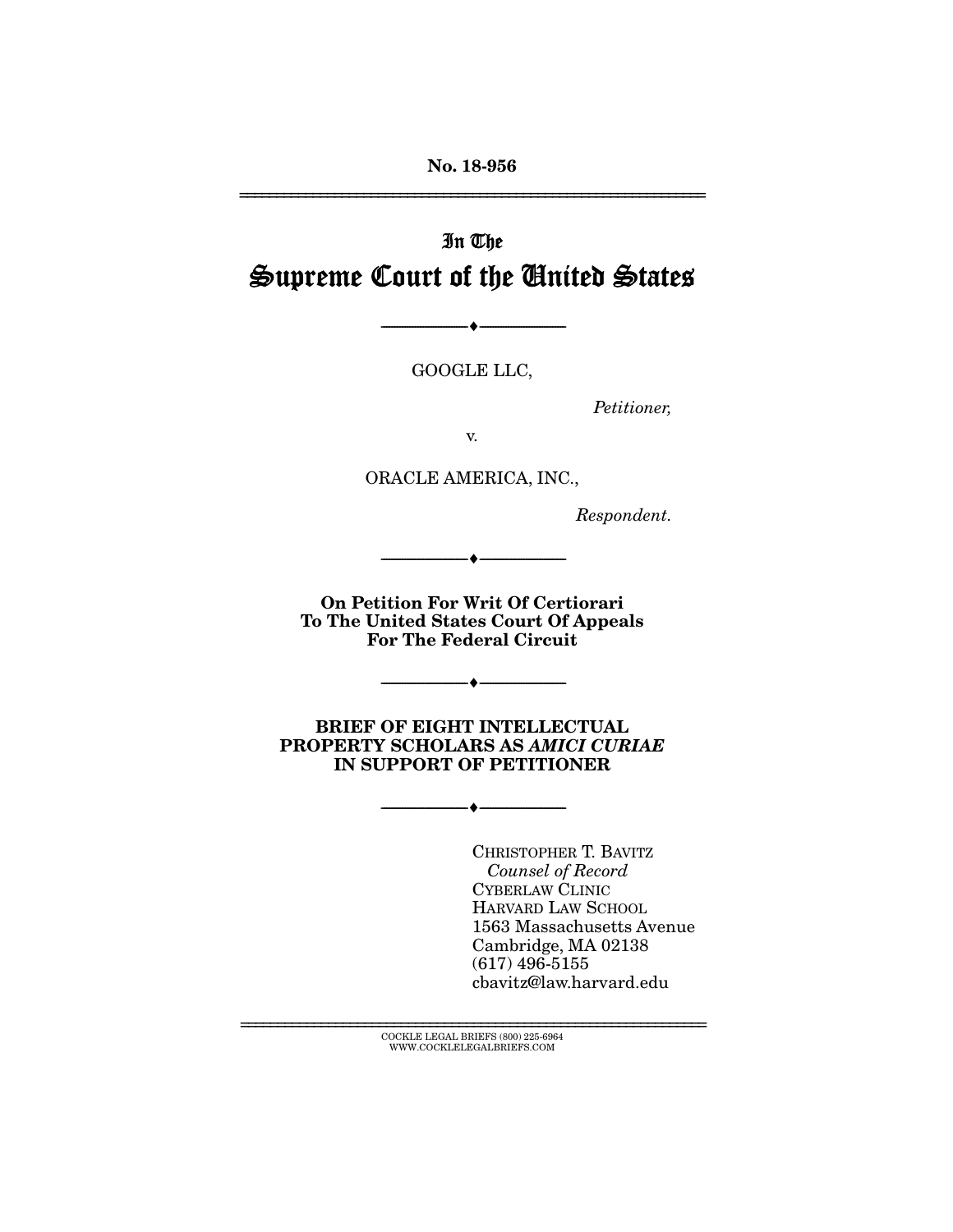## TABLE OF CONTENTS

|--|

| ii<br>1<br>SUMMARY OF ARGUMENT<br>1<br>3<br>The Federal Circuit's decision warrants<br>Ι.<br>review, as it exemplifies intra and inter-<br>circuit splits on the fair use defense<br>3<br>A. This Court should grant certiorari to<br>resolve a Circuit split on applying the<br>"transformative use" doctrine<br>3<br>B. This Court should grant <i>certiorari</i> to<br>resolve Harper's market-oriented ap-<br>proach and <i>Campbell</i> 's "transforma-<br>6<br>II. This Court should grant <i>certiorari</i> to clar-<br>ify the standard of review for fair use de-<br>10<br>12<br>Appendix A |  |
|------------------------------------------------------------------------------------------------------------------------------------------------------------------------------------------------------------------------------------------------------------------------------------------------------------------------------------------------------------------------------------------------------------------------------------------------------------------------------------------------------------------------------------------------------------------------------------------------------|--|
|                                                                                                                                                                                                                                                                                                                                                                                                                                                                                                                                                                                                      |  |
|                                                                                                                                                                                                                                                                                                                                                                                                                                                                                                                                                                                                      |  |
|                                                                                                                                                                                                                                                                                                                                                                                                                                                                                                                                                                                                      |  |
|                                                                                                                                                                                                                                                                                                                                                                                                                                                                                                                                                                                                      |  |
|                                                                                                                                                                                                                                                                                                                                                                                                                                                                                                                                                                                                      |  |
|                                                                                                                                                                                                                                                                                                                                                                                                                                                                                                                                                                                                      |  |
|                                                                                                                                                                                                                                                                                                                                                                                                                                                                                                                                                                                                      |  |
|                                                                                                                                                                                                                                                                                                                                                                                                                                                                                                                                                                                                      |  |
|                                                                                                                                                                                                                                                                                                                                                                                                                                                                                                                                                                                                      |  |
|                                                                                                                                                                                                                                                                                                                                                                                                                                                                                                                                                                                                      |  |

|--|--|

i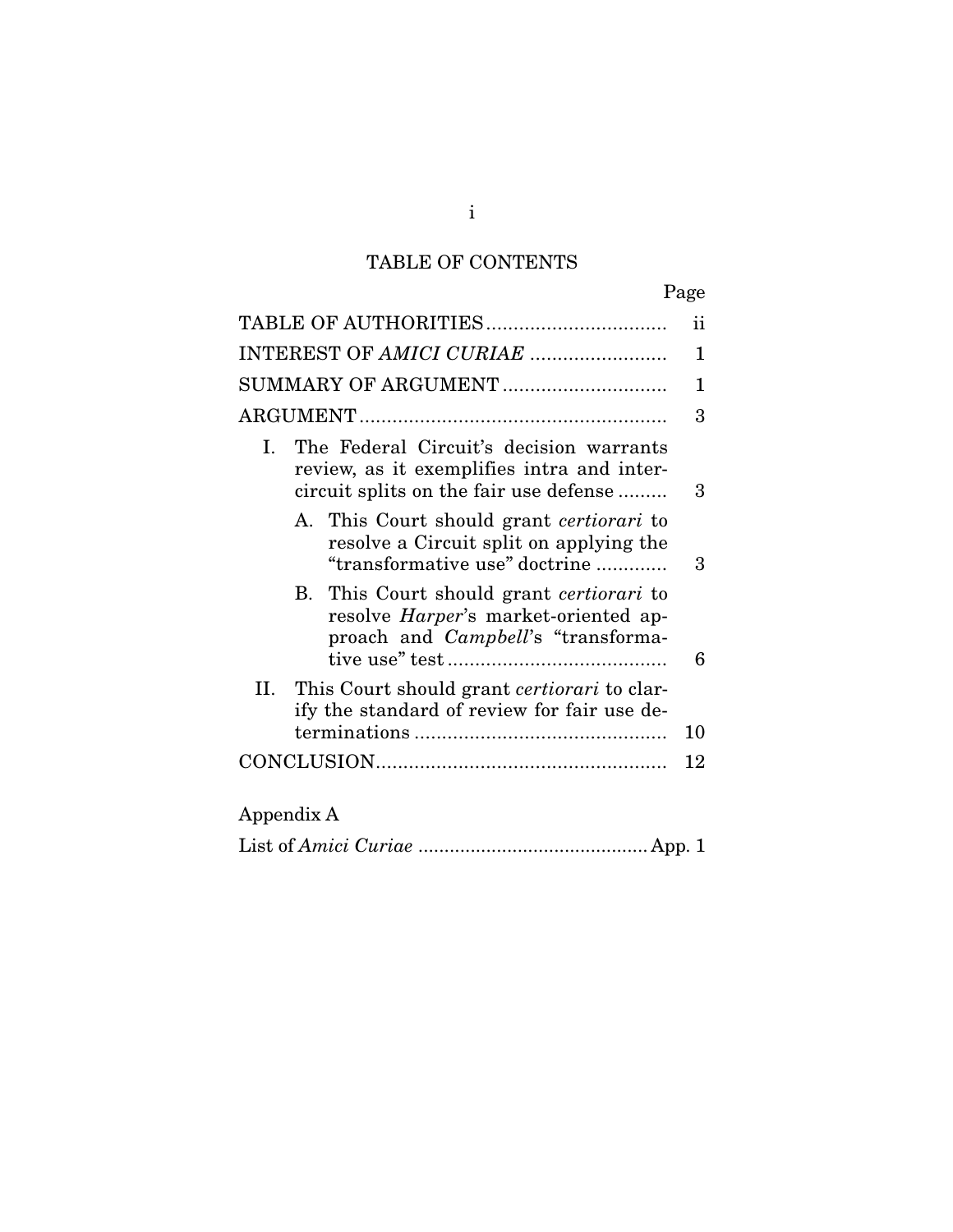## TABLE OF AUTHORITIES

## **CASES**

| Authors Guild v. Google, Inc., 804 F.3d 202 (2d     |
|-----------------------------------------------------|
| Authors Guild v. HathiTrust, 755 F.3d 87 (2d Cir.   |
| Bridgeport Music, Inc. v. UMG Recordings, Inc.,     |
| Brownmark Films, LLC v. Comedy Partners, 682        |
| Campbell v. Acuff-Rose Music, Inc., 510 U.S. 569    |
| Cariou v. Prince, 714 F.3d 694 (2d Cir. 2013)4      |
| Castle Rock Entm't, Inc. v. Carol Pub. Grp., Inc.,  |
| Compaq Computer Corp. v. Ergonome Inc., 387         |
| Cooter & Gell v. Hartmarx Corp., 496 U.S. 384       |
| Eisenschiml v. Fawcett Publ'ns, Inc., 246 F.2d      |
| Fisher v. Dees, 794 F.2d 432 (9th Cir. 1986) 10, 11 |
| Fox Broad. Co. v. Dish Network, L.L.C., 723 F.3d    |
| Harper & Row, Publrs. v. Nation Enters., 471        |
| Infinity Broad. Corp. v. Kirkwood, 150 F.3d 104     |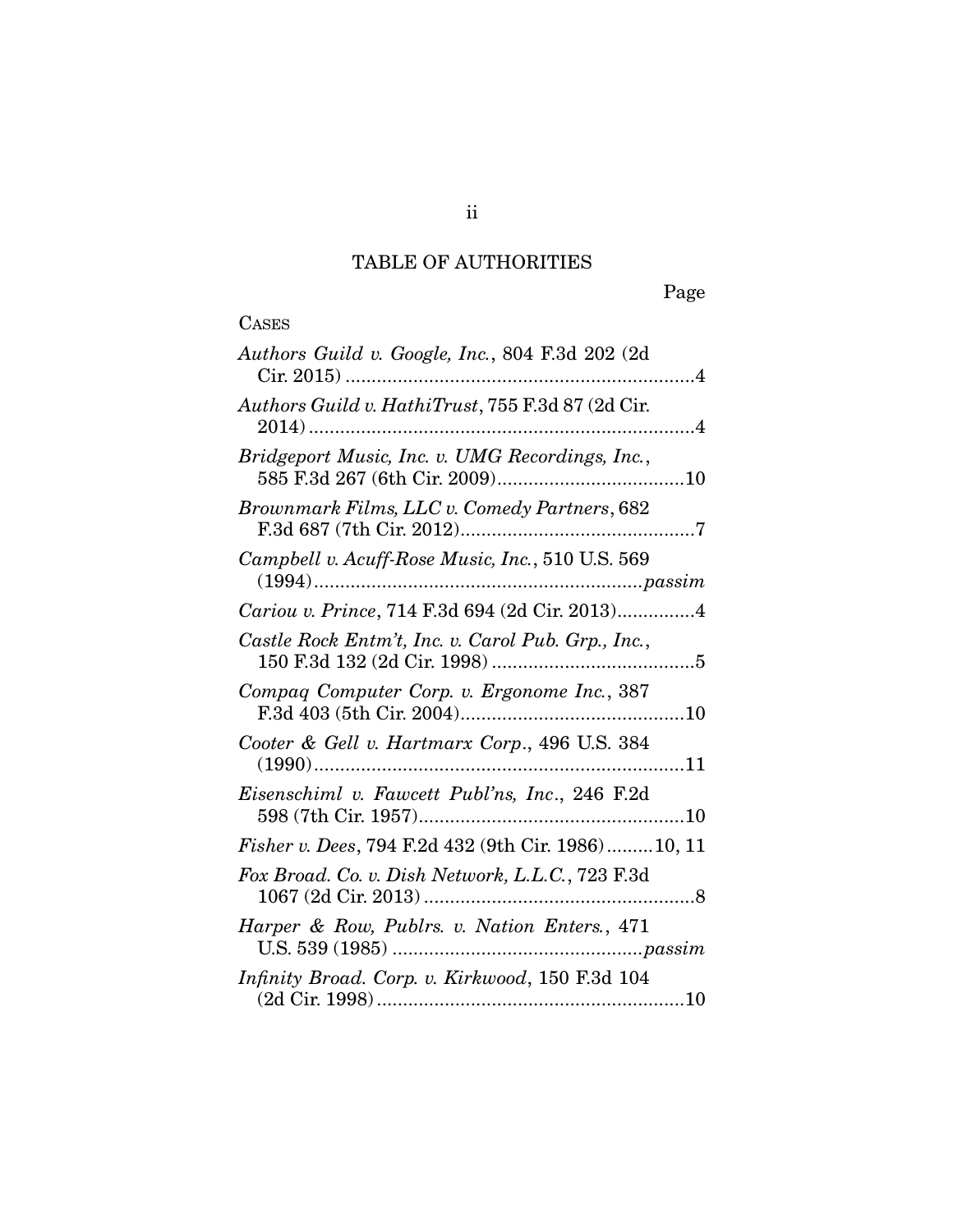## TABLE OF AUTHORITIES – Continued

| Int'l Union v. Kelsey-Hayes Co., 872 F.3d 388                                       |
|-------------------------------------------------------------------------------------|
| Kelly v. Arriba Soft Corp., 336 F.3d 811 (9th Cir.                                  |
| Kienitz v. Sconnie Nation LLC, 766 F.3d 756 (7th                                    |
| Los Angeles News Serv. v. CBS Broad., Inc., 305                                     |
| Monge v. Maya Magazines, Inc., 688 F.3d 1164                                        |
| Murphy v. Millennium Radio Grp. LLC, 650 F.3d                                       |
| Oracle Am., Inc. v. Google LLC, 886 F.3d 1179                                       |
| Perfect 10, Inc. v. Amazon.com, Inc., 508 F.3d                                      |
| Pierce v. Underwood, 487 U.S. 552 (1988)11                                          |
| Piper Aircraft Corp. v. Wag-Aero, Inc., 741 F.2d                                    |
| Seltzer v. Green Day, Inc., 725 F.3d 1170 (9th Cir.                                 |
| Sony Corp. of America v. Universal City Studios,                                    |
| Teva Pharmaceuticals USA, Inc. v. Sandoz, Inc.,                                     |
| U.S. Bank Nat. Ass'n ex rel. CWCapital Asset<br>Management, 138 S. Ct. 960 (2018)11 |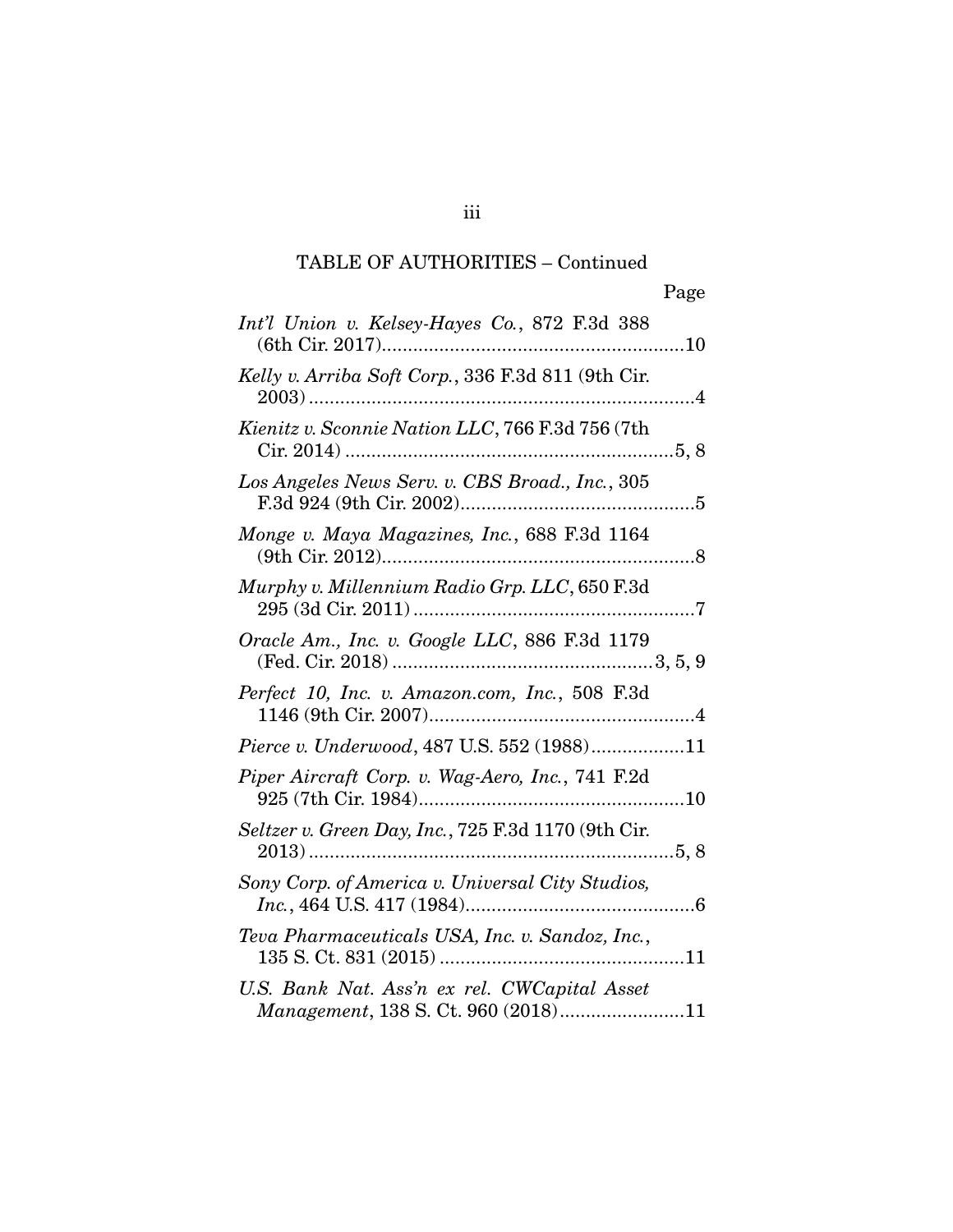## TABLE OF AUTHORITIES – Continued

iv

## **STATUTES**

### OTHER AUTHORITIES

| Barton Beebe, An Empirical Study of U.S. Copy-<br>right Fair Use Opinions, 1978-2005, 156 U. PA. |  |
|--------------------------------------------------------------------------------------------------|--|
| Brian Sites, Fair Use and the New Transforma-                                                    |  |
| Ned Snow, Fair Use as a Matter of Law, 89 DEN-                                                   |  |
| Neil Weinstock Netanel, COPYRIGHT'S PARADOX                                                      |  |
| Neil Weinstock Netanel, Making Sense of Fair<br>Use, 15 LEWIS & CLARK L. REV. 715 (2011) 9       |  |
| Pierre N. Leval, Toward a Fair Use Standard,                                                     |  |
| Rebecca Tushnet, Content, Purpose, or Both, 90                                                   |  |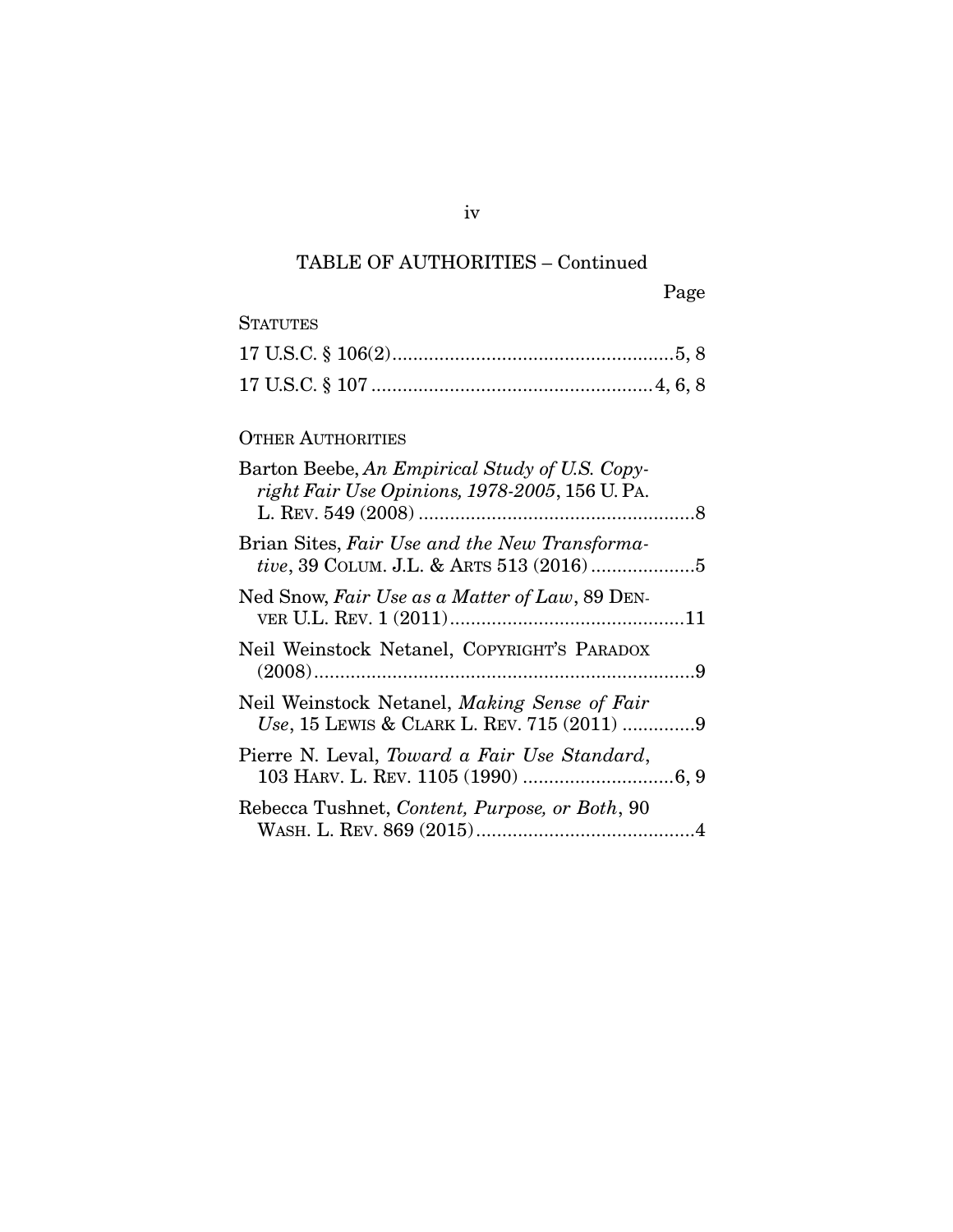#### INTEREST OF *AMICI CURIAE*<sup>1</sup>

*Amici curiae* are law scholars who teach and write on topics relating to intellectual property law, particularly copyright law. *Amici* have no direct interest in the outcome of this case. *Amici* are concerned that the Federal Circuit's decision below is based on an erroneous interpretation of the fair use doctrine and will have significant adverse consequences on copyright doctrine throughout the federal courts. A list of *amici* appears in Appendix A, reproduced at App. 1–2.

#### SUMMARY OF ARGUMENT

--------------------------------- ---------------------------------

 I. The Federal Circuit's decision below, reversing the jury's finding of fair use after a full trial on the issue, underscores the existence of multiple intra and intercircuit splits on evaluating fair use.

 First, this case represents a fitting opportunity to clarify the application of the "transformative use" test of *Campbell*. When this Court articulated the "transformative use" standard twenty-five years ago, it did

<sup>1</sup> Pursuant to Supreme Court Rule 37, counsel for *amici* represent that they authored this brief in its entirety and that none of the parties or their counsel, nor any other person or entity other than *amici* or their counsel, made a monetary contribution intended to fund the preparation or submission of this brief. Counsel for *amici* is a faculty co-director of the Berkman Klein Center for Internet & Society at Harvard University, which has received support from Google. Counsel for petitioner gave blanket consent to the filing of *amicus* briefs, counsel for respondent has consented in writing to the filing of this brief, and both parties received timely notice of *amici*'s intent to file this brief.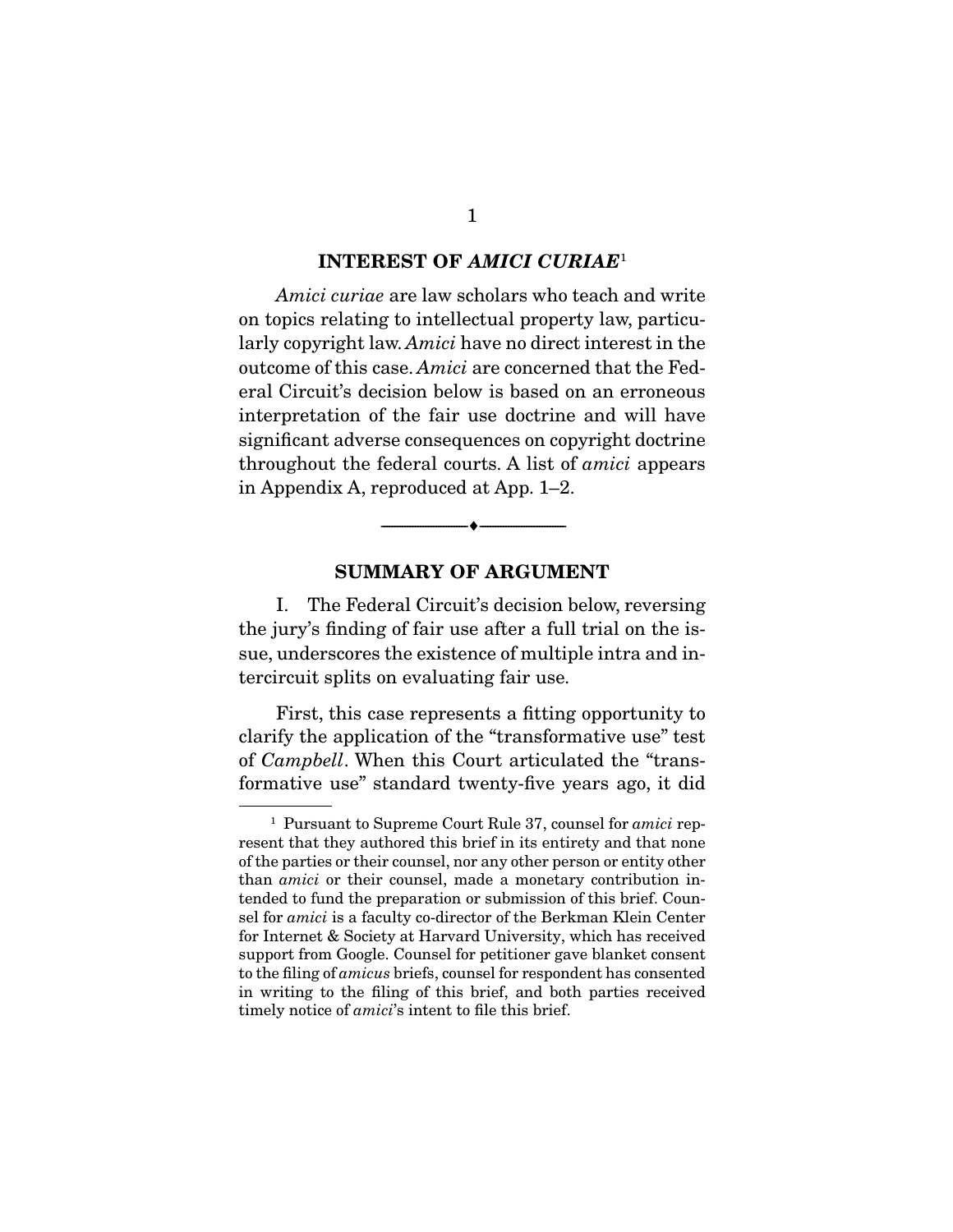not provide clear guidelines as to how to evaluate the transformativeness of alleged infringing works. This forced lower courts to develop their own approaches, resulting in conflicting focuses and inconsistent outcomes, ranging from broad interpretations of "transformative" to outright rejections of the "transformative use" test. This Court should grant *certiorari* here to build on *Campbell* and subsequent fair use cases to devise a consistent approach to evaluating transformativeness.

 Second, this Court should use this case to clarify its approach to the fair use doctrine. The Court held in *Campbell v. Acuff-Rose Music, Inc.*, 510 U.S. 569 (1994) that a fair use analysis should consider whether the use was "transformative." In so doing, it did not overrule its holding in *Harper*, which focused the fair use analysis on market impact. This has created confusion in the lower courts, and the application of the fair use standard has been highly inconsistent. Courts that followed *Harper*'s approach to fair use held on to the old, market-oriented test, while Courts that followed *Campbell* emphasized transformative use. The resulting intra and intercircuit splits have made outcomes of the fair use analysis highly unpredictable and encouraged forum shopping. This Court should grant *certiorari* here to clarify the correct standard to apply.

 II. The Federal Circuit's decision below presents an opportunity for this Court to shed light on its ruling in *Harper & Row, Publrs. v. Nation Enters.*, 471 U.S. 539 (1985), which the Ninth Circuit has interpreted to require *de novo* review of fair use determinations. This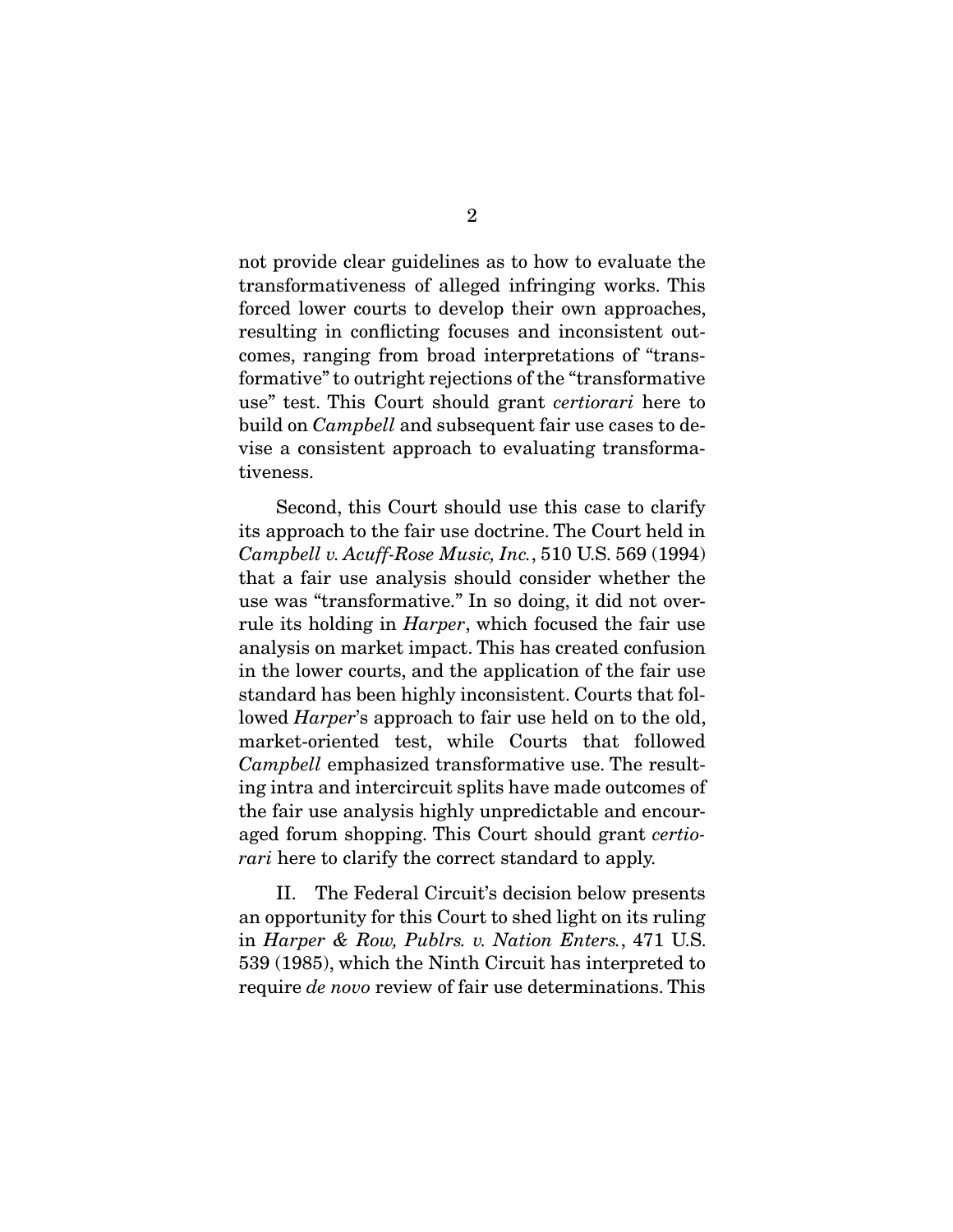Court should address the standard of review for appellate courts to apply when reviewing jury verdicts on fair use.

ARGUMENT

--------------------------------- ---------------------------------

 This case is an ideal vehicle to resolve intra and intercircuit splits in the application of this Court's fair use doctrine. In overruling the district court's finding that Google's use of the Java API "constituted 'a fresh context giving new expression, meaning, or message to the duplicated code," Oracle Am., Inc. v. Google LLC, 886 F.3d 1179, 1199 (Fed. Cir. 2018), the Federal Circuit created confusion by applying the fair use analysis in a way that underscores the existence of splits among the circuits regarding fair use.

- I. The Federal Circuit's decision warrants review, as it exemplifies intra and intercircuit splits on the fair use defense.
	- A. This Court should grant *certiorari* to resolve a Circuit split on applying the "transformative use" doctrine.

 This Court first articulated the "transformative use" standard in *Campbell v. Acuff-Rose Music, Inc.*, 510 U.S. 569 (1994), defining "transformation" as "altering the [copyrighted work] with new expression, meaning, or message," *Campbell*, 510 U.S. at 579. There, this Court applied this standard to hold that a parody "has an obvious claim to transformative value,"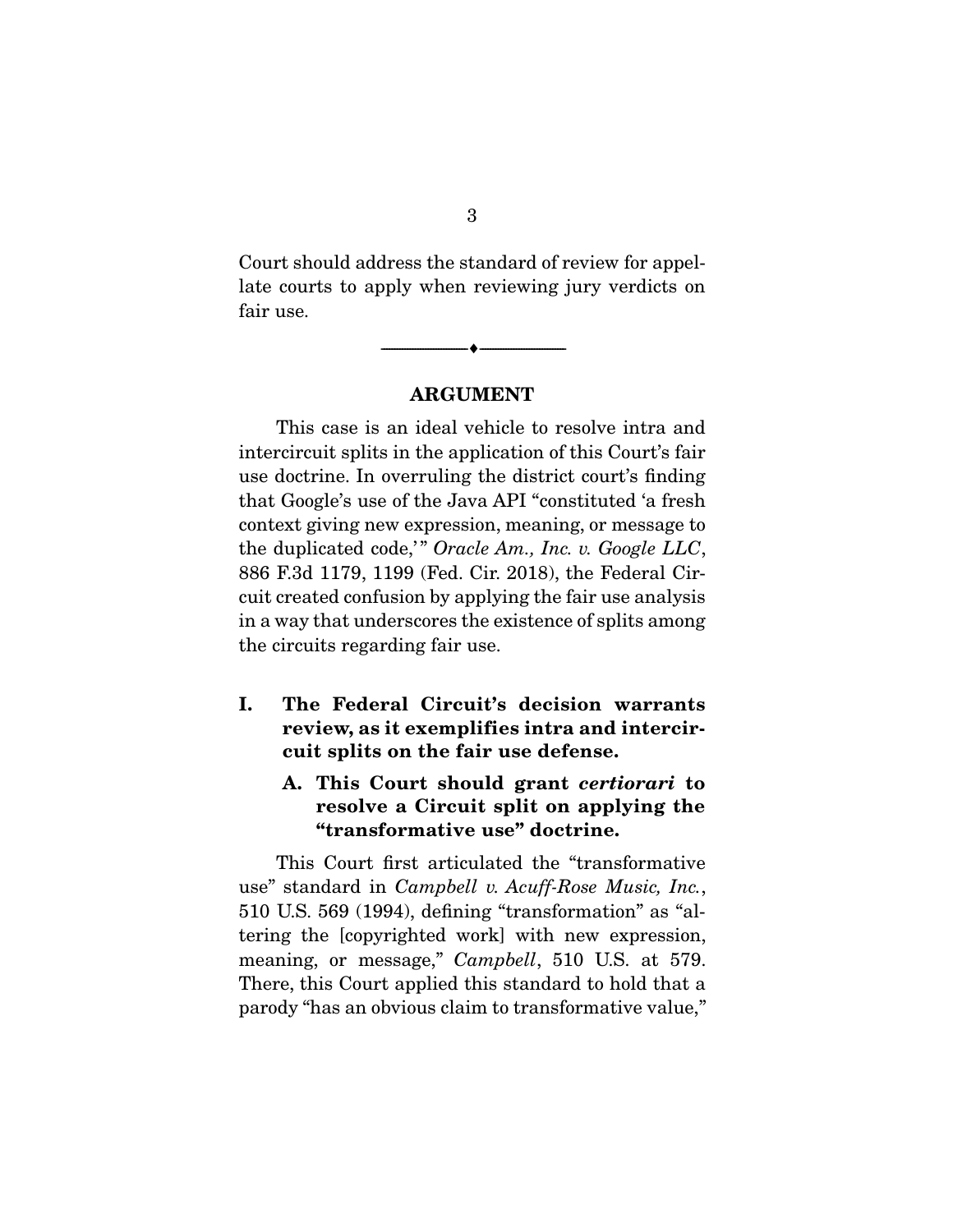*id.*, but did not go further. Most importantly, it failed to elaborate on how lower courts should evaluate the transformativeness of new works in other contexts.

 Without clear guidance, lower courts had to develop their own doctrines on transformativeness. In the twenty-five years since *Campbell*, courts have primarily applied the transformative use in two contexts – transformative-content and transformative-purpose. In the former, a defendant uses parts of a copyrighted work to create a new meaning, while in the latter transforms the original for a new purpose. *See* Rebecca Tushnet, *Content, Purpose, or Both*, 90 WASH. L. REV. 869, 869–70 (2015). Courts looked to the statutory preamble of 17 U.S.C. § 107 to find allowable purposes that can be applied clearly, and have successfully developed clear categories over the years. One such example is cases involving using copyrighted work in search engines, where courts have consistently held that such uses are transformative. *See*, *e.g.*, *Authors Guild v. HathiTrust*, 755 F.3d 87 (2d Cir. 2014); *Authors Guild v. Google, Inc.*, 804 F.3d 202 (2d Cir. 2015); *Perfect 10, Inc. v. Amazon.com, Inc.*, 508 F.3d 1146 (9th Cir. 2007); *Kelly v. Arriba Soft Corp.*, 336 F.3d 811 (9th Cir. 2003).

 But in content-transformation cases, circuits disagree over how to evaluate a change in content. In *Cariou v. Prince*, the Second Circuit found that changes in content were transformative for fair use purposes when they "manifest an entirely different aesthetic." *See Cariou v. Prince*, 714 F.3d 694, 705–08 (2d Cir. 2013). The Ninth Circuit built on *Cariou*'s approach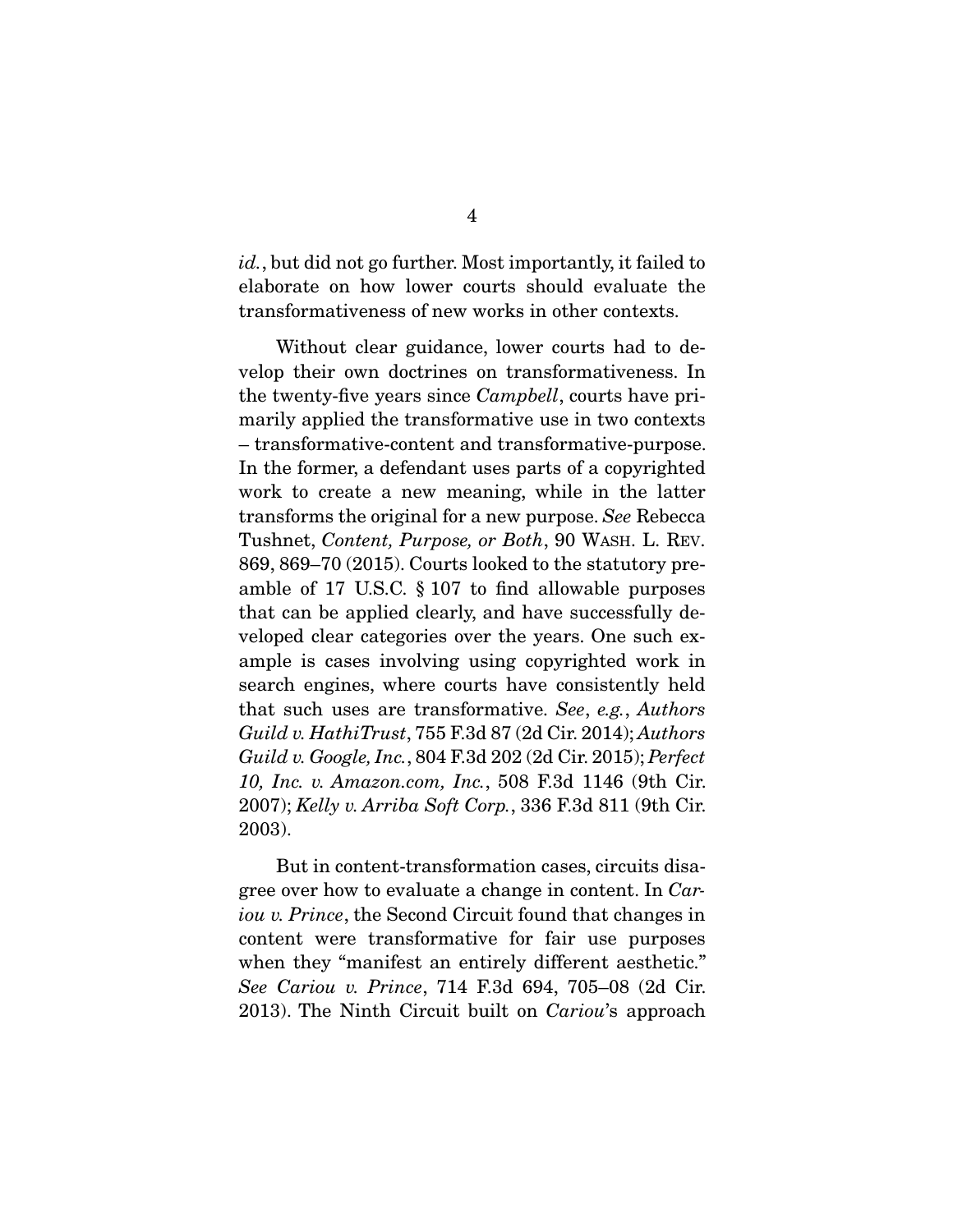and ruled a work to be transformative, despite minimal modifications to the original. *See Seltzer v. Green Day, Inc.*, 725 F.3d 1170, 1176–78 (9th Cir. 2013). Together, these two cases represent a broad approach to content transformation. *See* Brian Sites, *Fair Use and the New Transformative*, 39 COLUM. J.L. & ARTS 513, 534–36 (2016). On the other end of the spectrum, the Seventh Circuit in *Kienitz v. Sconnie Nation LLC* criticized *Cariou*'s broad view of "transformative," arguing that it would result in a conflict with the derivative works right under 17 U.S.C. § 106(2). 766 F.3d 756, 758–59 (7th Cir. 2014).

 This split manifests itself in the Federal Circuit decision. In rejecting Google's fair use defense, the Federal Circuit took a narrow view of "transformative," holding that Google's use of Oracle's API code did not constitute content-transformation. *Oracle*, 886 F.3d at 1198–1202. The Court focused on the fact that Google did not contribute creatively in its use of the Oracle code. *See Oracle*, 886 F.3d at 1200–02. Yet this goes against the numerous cases, including Ninth Circuit precedents, that do not focus on the work of the second creator. *See*, *e.g.*, *Seltzer*, 725 F.3d at 1177 ("[a work is transformative] as long as new expressive content or message is apparent . . . even where . . . the allegedly infringing work makes few physical changes to the original[.]"); *Los Angeles News Serv. v. CBS Broad., Inc.*, 305 F.3d 924, 939 (9th Cir. 2002) (overlooking the lack of changes made to the original work to find fair use), *opinion amended and superseded*, 313 F.3d 1093 (9th Cir. 2002); *Castle Rock Entm't, Inc. v. Carol Pub. Grp.,*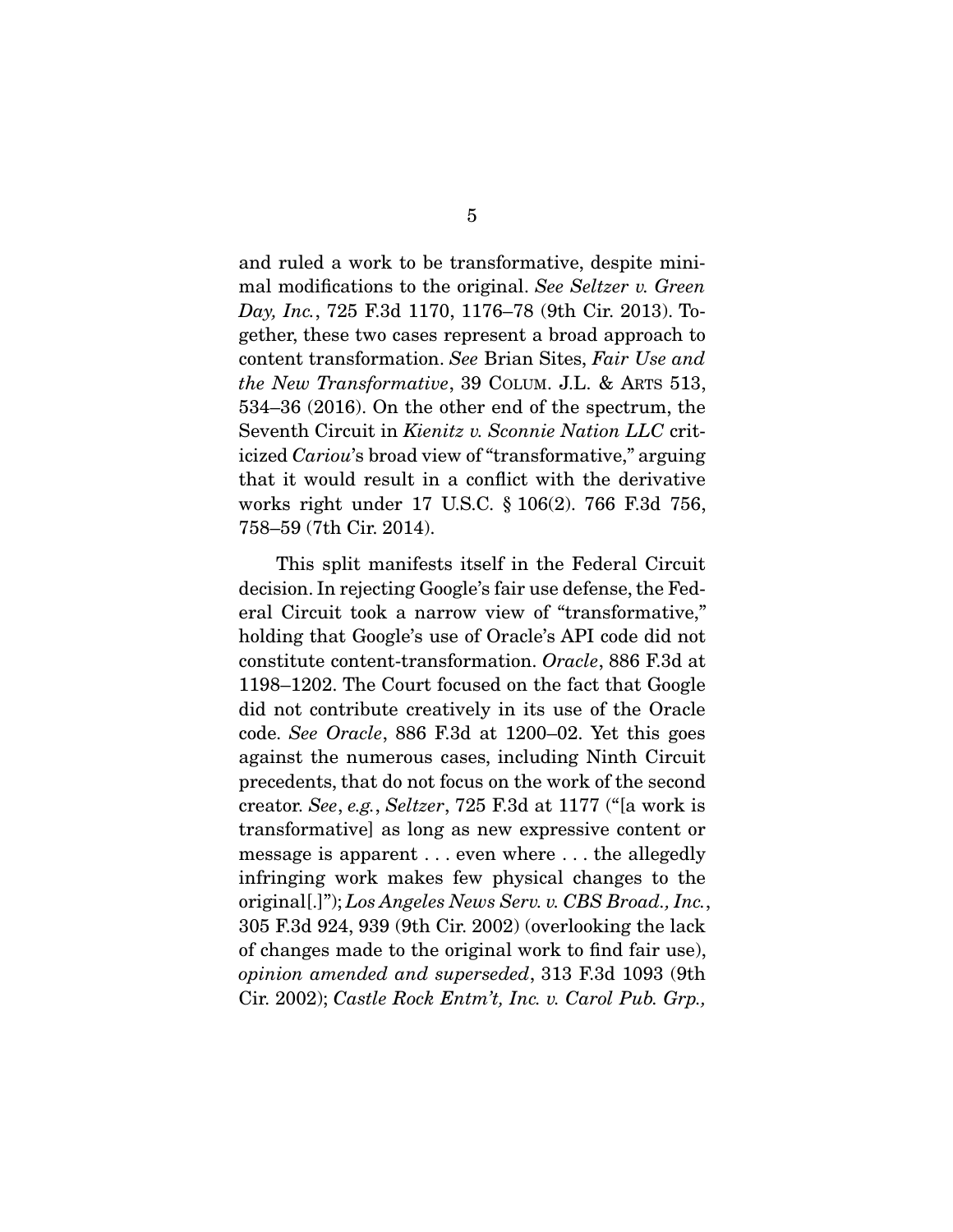*Inc.*, 150 F.3d 132, 142 (2d Cir. 1998) (quoting Pierre N. Leval, *Toward a Fair Use Standard*, 103 HARV. L. REV. 1105, 1111 (1990)) (listing several instances where "the secondary use adds value to the original" as articulated by Judge Leval, none of which evaluates the work of the second creator).

 The lower courts have reached a doctrinal fork, and this Court needs to resolve it. Twenty-five years have passed since *Campbell*, and the decisions below indicate that the lower courts are still uncertain of the standard to apply in evaluating transformativeness of content. Further, these twenty-five years saw the widespread application of computer programs to all aspects of our society. Yet this Court has not ruled on the application of the fair use doctrine to the important context of computer codes. This Court should, in light of these developments, grant *certiorari* to build on *Campbell*, and guide the lower courts in drawing the line on the relationship between transforming the content of a work and transformative fair use.

### B. This Court should grant *certiorari* to resolve *Harper*'s market-oriented approach and *Campbell*'s "transformative use" test.

 The Copyright Act's statutory fair use scheme – embodied in 17 U.S.C. § 107 – sets forth a non-exhaustive list of four factors to be considered when assessing fair use. But, it includes no explicit instructions on the relative weight of factors. *See Sony Corp. of Am. v.*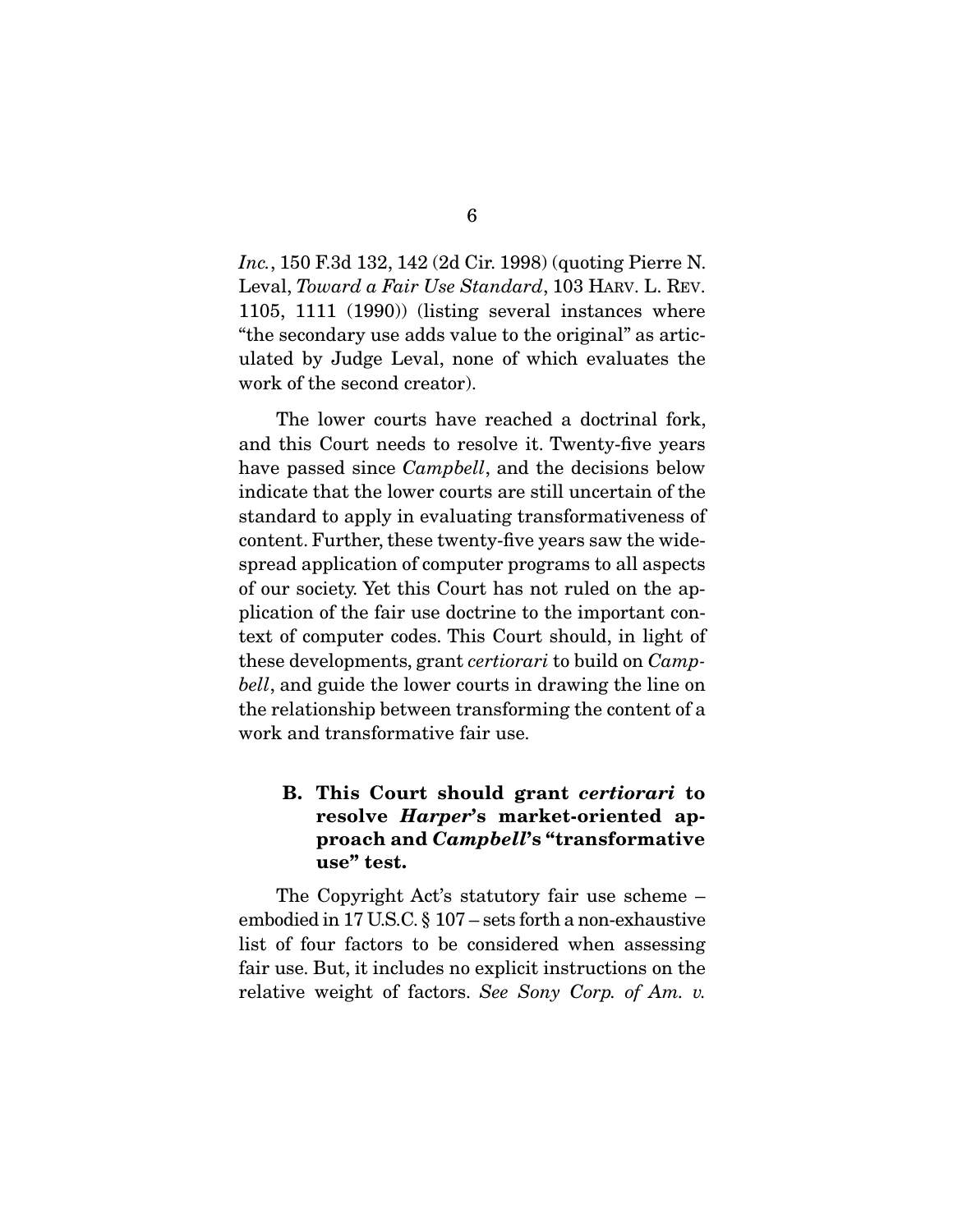*Universal City Studios, Inc.*, 464 U.S. 417, 476 (1984) (noting that "[n]o particular weight . . . was assigned to [the statutory fair use factors]"). And, it offers no indication of considerations that may be relevant beyond the four prescribed factors.

 In *Harper & Row Publishers, Inc. v. Nation Enterprises*, this Court suggested that the fourth factor (which considers "effect on potential market") was "the most important element of fair use." 471 U.S. 539, 566 (1985). In *Campbell v. Acuff-Rose Music, Inc.*, this Court introduced the "transformative use" test as a key inquiry in the fair use analysis. *See* 510 U.S. 569, 579 (1994) (holding that "the central purpose of [an inquiry into "the purpose and character" of use] is . . . whether and to what extent the new work is 'transformative' "). The Court stated that "transformative use" is sufficiently important to outweigh the other statutory factors in the fair use analysis. *See id.* (" . . . the more transformative the new work, the less will be the significance of other factors").

 Lower courts have had considerable difficulty reconciling *Campbell* and *Harper*. Some circuits have held that *Campbell* explicitly rejects *Harper*, and the correct way to view the fair use factors is for "[a]ll [factors] are to be explored, and the results weighed together[.]" *Murphy v. Millennium Radio Grp. LLC*, 650 F.3d 295, 306 (3d Cir. 2011) (citing *Campbell*, 510 U.S. at 578); *see also Brownmark Films, LLC v. Comedy Partners*, 682 F.3d 687, 693 (7th Cir. 2012). Other circuits disagree. The Second Circuit, for example, has held on to this Court's prior holding, and still regards the fourth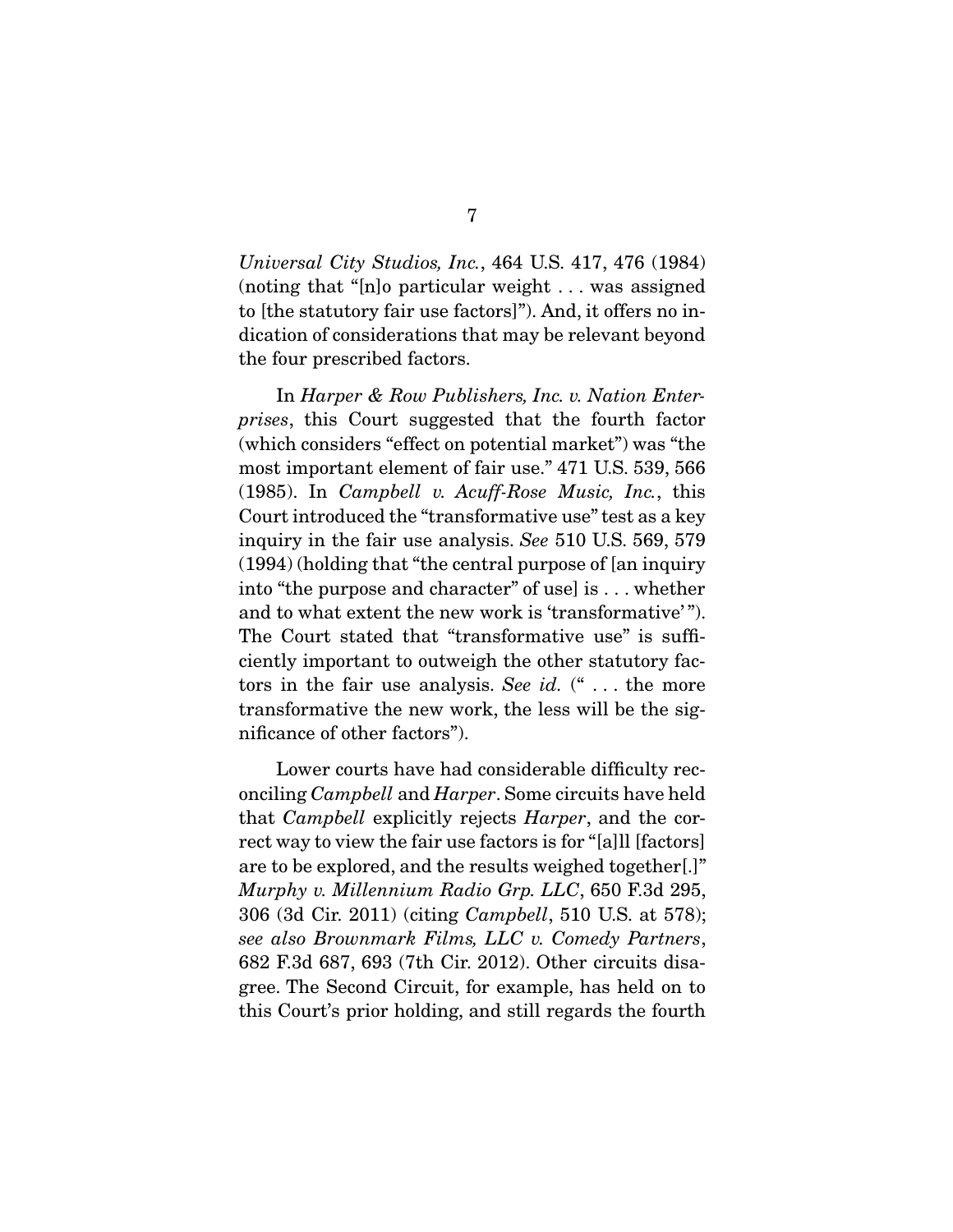factor as "the most important." *See*, *e.g.*, *Fox Broad. Co. v. Dish Network, L.L.C.*, 723 F.3d 1067, 1076 (2d Cir. 2013); *Authors Guild v. Google, Inc.*, 804 F.3d 202, 214 (2d Cir. 2015).

 This clash represents a circuit split between the two most important circuits for copyright cases, *see*  Barton Beebe, *An Empirical Study of U.S. Copyright Fair Use Opinions, 1978-2005*, 156 U. PA. L. REV. 549 (2008) ("The district and circuit courts of the Second and Ninth Circuits dominated the [copyright cases from 1978-2005]"), making this circuit split independently ripe for review. Additionally, the Seventh Circuit has explicitly held that the "transformative use" test overlaps with the "derivative work" right, and refused to adopt it. *See Kienitz*, 766 F.3d at 758 ("To say that a new use transforms the work is precisely to say that it is derivative and thus . . . protected under  $\S 106(2)$ ... [w]e think it best to stick with the statutory list [of 17 U.S.C. § 107].").

 The split is not just intercircuit. Within the Ninth Circuit, where this case originated, both views are present, and the circuit has never explicitly resolved the conflict. *Compare Seltzer*, 725 F.3d at 1175 (exploring all four factors, with "the results evaluated together") *with Monge v. Maya Magazines, Inc.*, 688 F.3d 1164, 1180 (9th Cir. 2012) (stating that the fourth factor is the most important).

 This inconsistency is also evident in the decision below. The Federal Circuit discussed both standards, and seemed to acknowledge that the *Campbell* and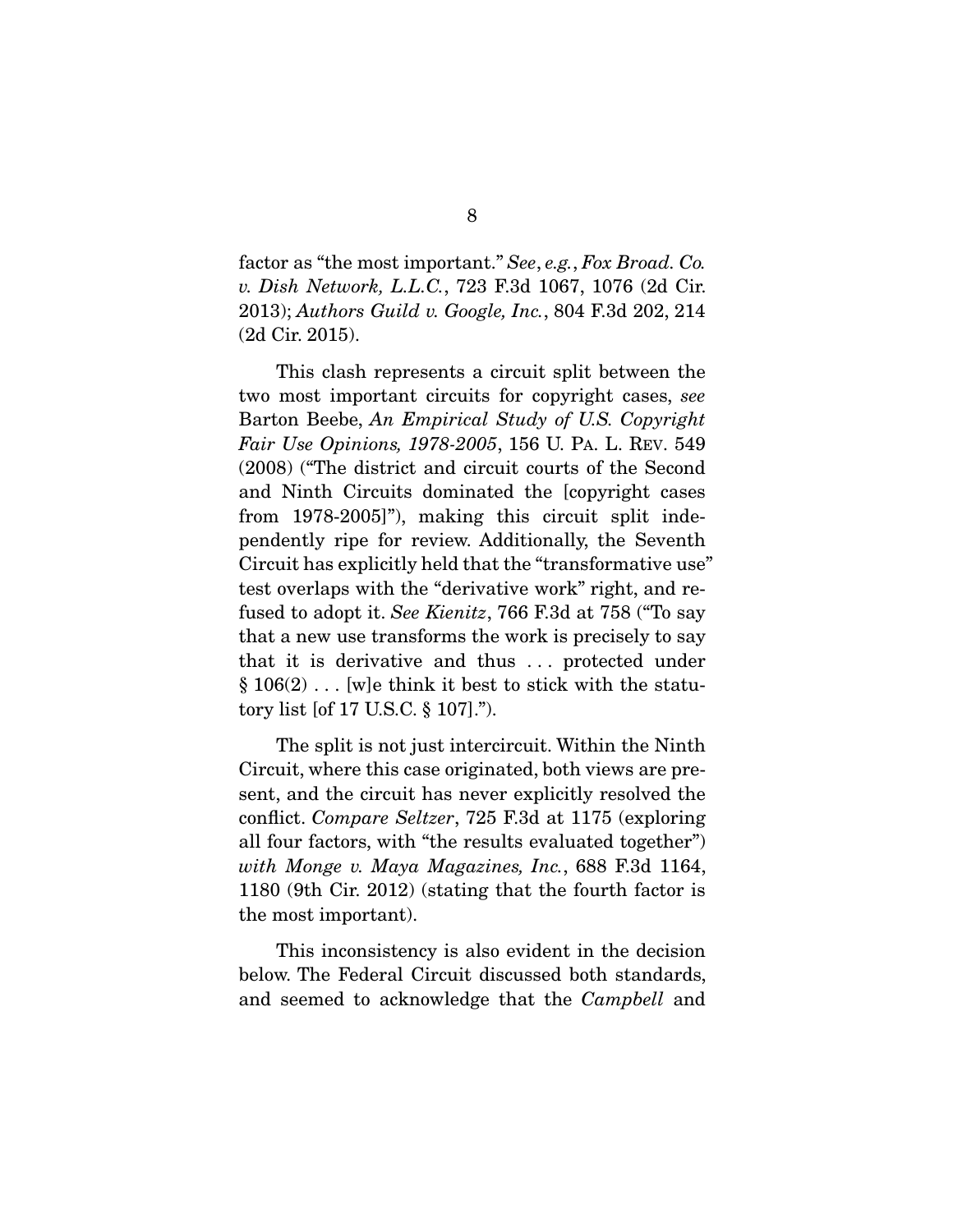*Harper* standards are in tension. *See Oracle*, 886 F.3d at 1207 (discussing the two factors). Resolution of this tension is vitally important, as an emphasis on transformativeness here might be seen to favor petitioner Google while an emphasis on market factors might be seen to favor respondent Oracle.

 This confusion exemplifies the clash between two competing paradigms of fair use – "transformative use" and "market-centered." *See* Neil Weinstock Netanel, *Making Sense of Fair Use*, 15 LEWIS & CLARK L. REV. 715, 734–36 (2011). This Court's *Harper* holding stems from a "market-centered" view, which tolerates limiting fair use when it "disrupts the copyright market without a commensurate public benefit." *Harper*, 471 U.S. at 566 n.9. In adopting the "transformative use" test in *Campbell*, this Court accepted a broader vision for the fair use standard first articulated by Judge Leval. *See Campbell*, 510 U.S. at 578 (citing Pierre N. Leval, *Toward a Fair Use Standard*, 103 HARV. L. REV. 1105, 1110–11 (1990)). But by not doing so explicitly, the debate unnecessarily dragged on for more than twenty years, leaving behind a trail of unpredictable decisions. *See* Neil Weinstock Netanel, COPYRIGHT'S PARADOX 66 (2008) ("[I]t is exceedingly difficult to predict whether a given use in a given case will qualify [for fair use.]").

 This Court should put this argument to rest here once and for all. The confusion over the transformative use doctrine has created disparities among the circuits that will encourage forum shopping in copyright cases. "An intra-circuit split accompanied by an inter-circuit divide followed by lack of conformity to a Supreme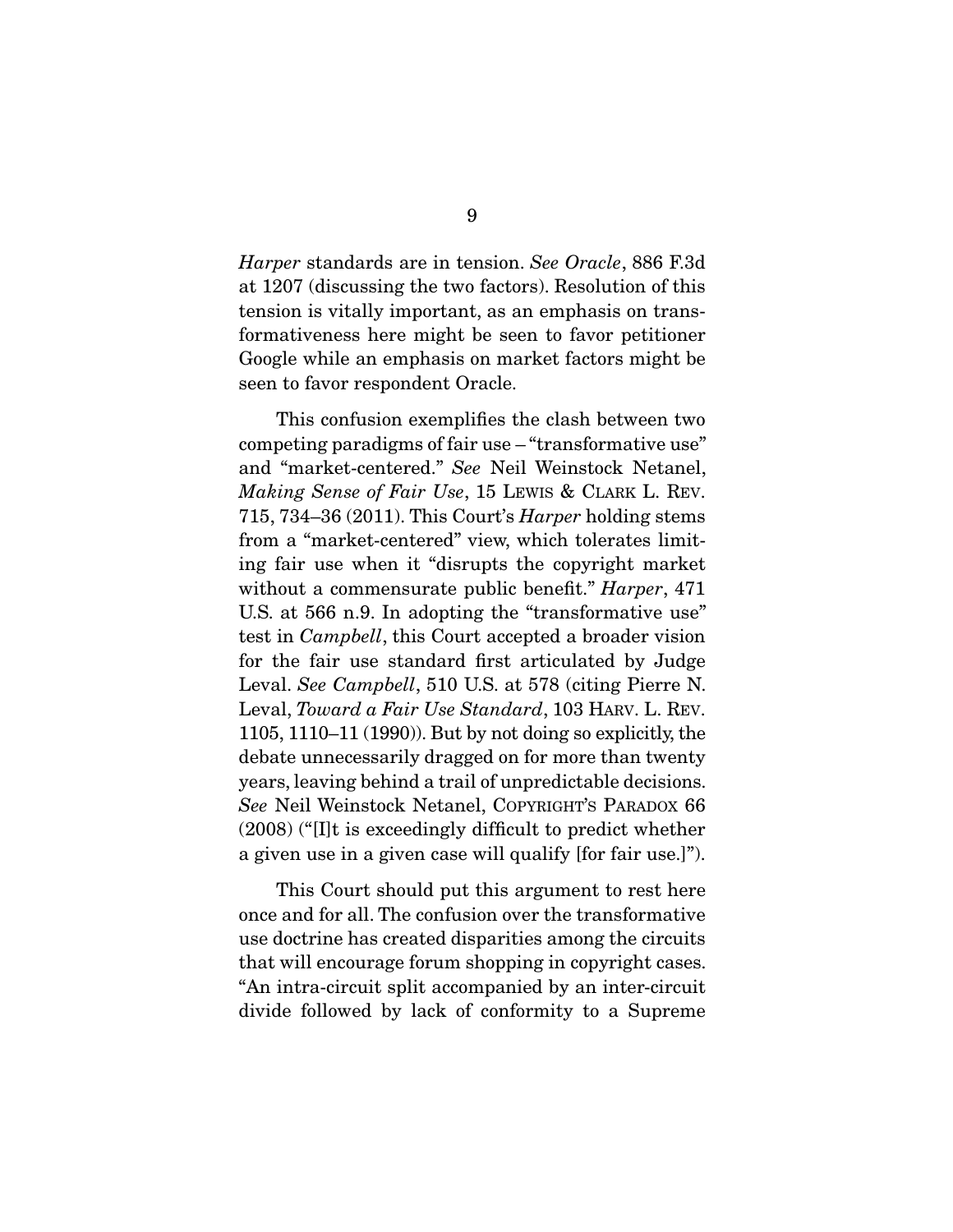Court decision normally warrants en banc review," *Int'l Union v. Kelsey-Hayes Co.*, 872 F.3d 388, 390 (6th Cir. 2017) (Sutton, J., concurring), but the Federal Circuit refused to do so. This Court should, therefore, grant *certiorari* to clarify the correct legal standard to apply when analyzing transformative use.

### II. This Court should grant *certiorari* to clarify the standard of review for fair use determinations.

 While the Ninth and Second Circuits have applied a *de novo* standard of review to fair use decisions, the Fifth, Sixth, and Seventh Circuits have applied more deferential standards. *Compare Fisher v. Dees*, 794 F.2d 432 (9th Cir. 1986), *and Infinity Broad. Corp. v. Kirkwood*, 150 F.3d 104, 107 (2d Cir. 1998) *with Compaq Computer Corp. v. Ergonome Inc.*, 387 F.3d 403, 410–11 (5th Cir. 2004), *and Bridgeport Music, Inc. v. UMG Recordings, Inc.*, 585 F.3d 267, 277–78 (6th Cir. 2009), *and Eisenschiml v. Fawcett Publ'ns, Inc*., 246 F.2d 598, 604 (7th Cir. 1957). *See also Piper Aircraft Corp. v. Wag-Aero, Inc.*, 741 F.2d 925, 936 (7th Cir. 1984) (Posner, J., concurring) ("[C]lear error has been held to be the proper standard for reviewing determinations of most mixed questions of law and fact in intellectualproperty cases – such questions as similarity, copying, access, and fair use in copyright cases . . . ") (citations omitted).

 Resolving the circuit split in the standard of review will allow this Court an opportunity to clarify the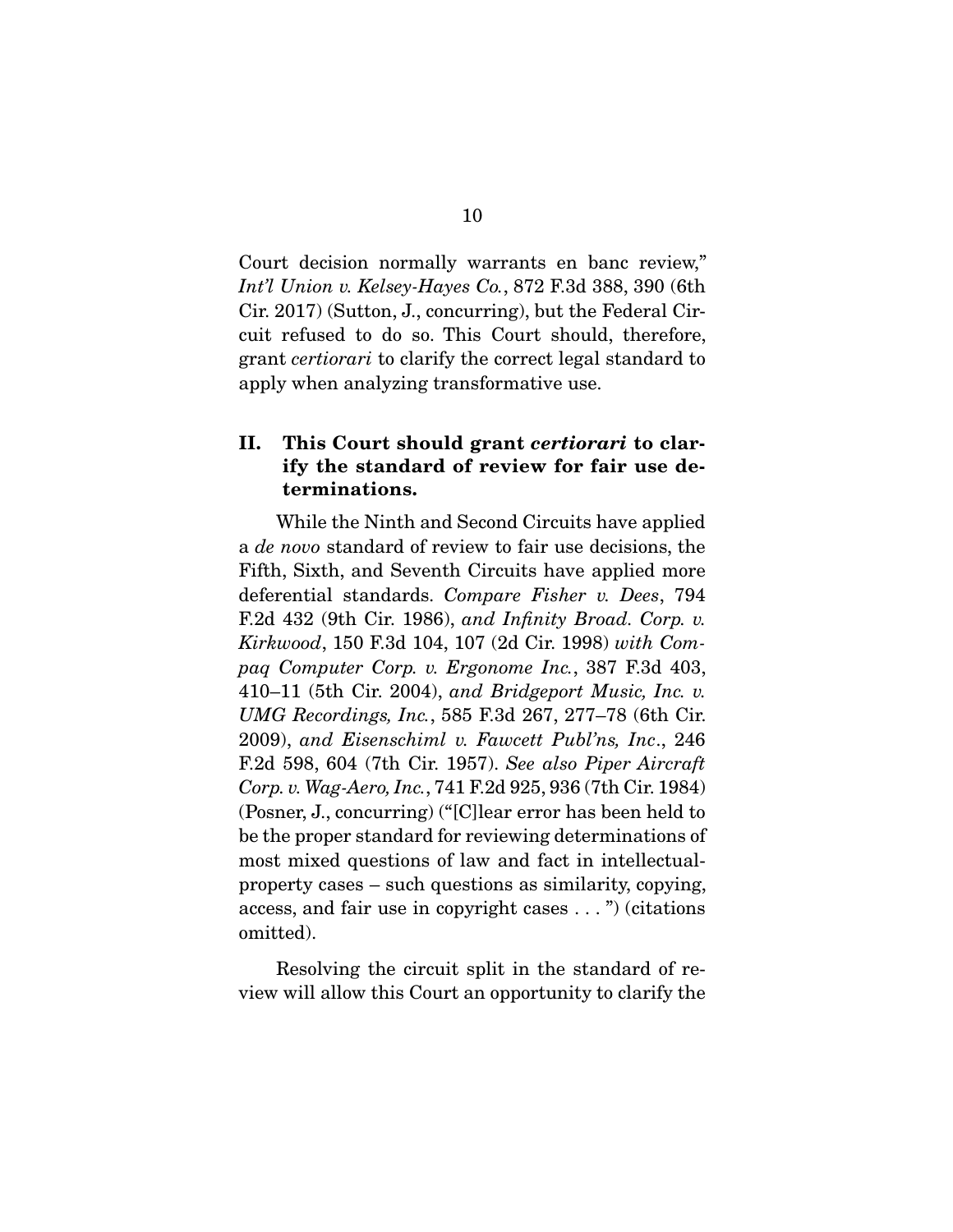effect of its ruling in *Harper*, 479 U.S. at 539. Lower courts treated fair use as a question of fact before *Harper*. One year later, in *Fisher*, the Ninth Circuit interpreted *Harper* as declaring fair use to be a mixed question of law and fact and treating historical facts as the only issues of fact in the determination. 794 F.2d at 432; *see also* Ned Snow, *Fair Use as a Matter of Law*, 89 DENV. U.L. REV. 1, 10–12 (2011). Though *Harper* does not necessitate this interpretation, *see Fisher*, 704 F.2d at 432, it has been adopted in Ninth Circuit decisions that followed.

 This Court has previously granted *certiorari* to resolve circuit splits regarding the proper standard of review that an appellate court must apply when resolving an important issue. *See*, *e.g.*, *Teva Pharmaceuticals USA, Inc. v. Sandoz, Inc.*, 135 S. Ct. 831, 835 (2015) (stating that the case "requires us to determine what standard the Court of Appeals should use when it reviews a trial judge's resolution of a factual dispute"); *U.S. Bank Nat. Ass'n ex rel. CWCapital Asset Management*, 138 S. Ct. 960, 963 (2018) ("In this case, we address how an appellate court should review [a non-statutory insider] determination): *de novo* or for clear error?"); *Cooter & Gell v. Hartmarx Corp*., 496 U.S. 384, 399–401 (1990) (describing circuit split in standard of review for Rule 11 sanctions); *Pierce v. Underwood*, 487 U.S. 552, 557–64 (1988) (determining correct standard of review for decision under the Equal Access to Justice Act). Similarly here, this Court should grant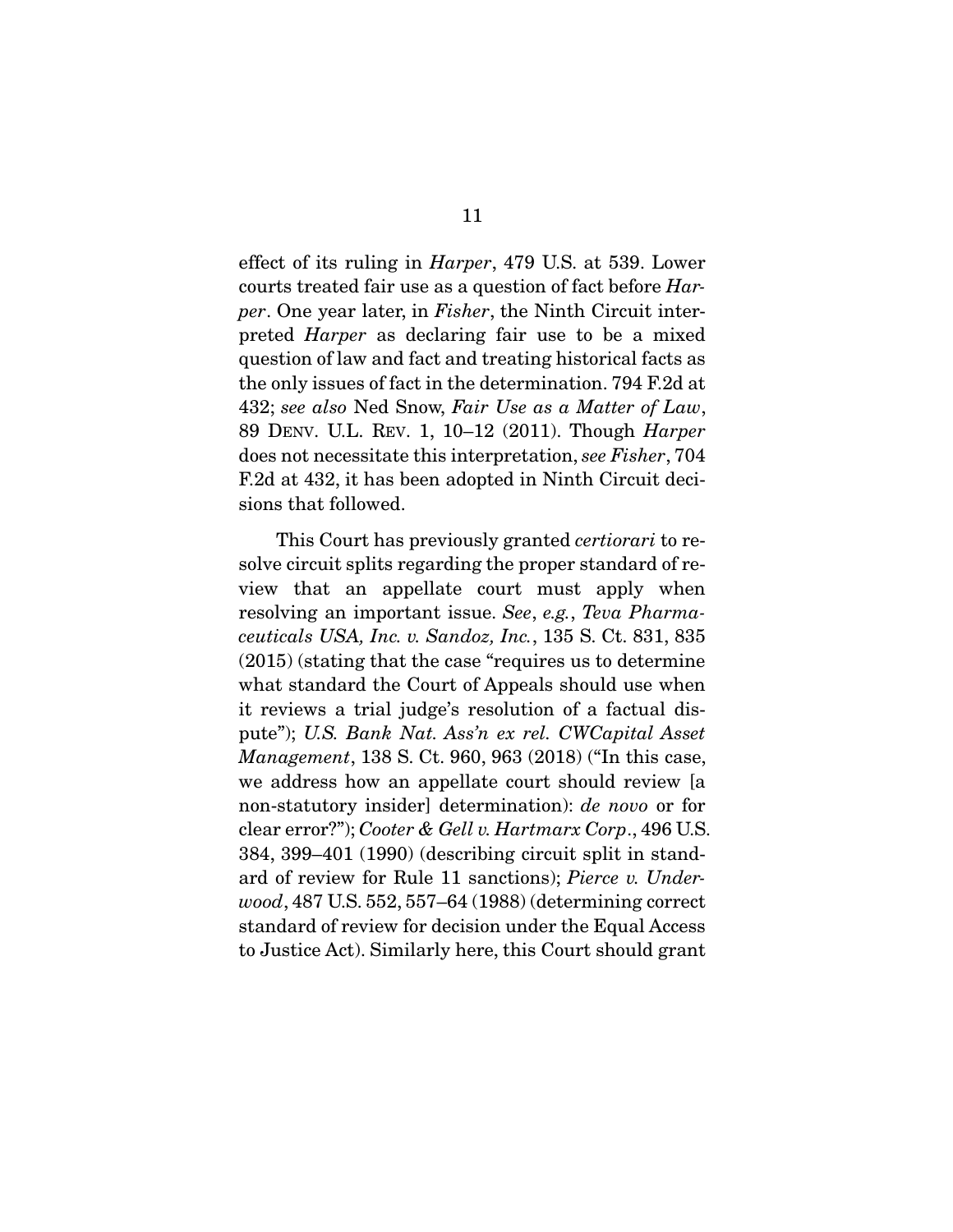*certiorari* to clarify the appropriate standard of review in fair use cases.

--------------------------------- ---------------------------------

## **CONCLUSION**

 For the foregoing reasons, *amici* respectfully request that this Court grant *certiorari* in this case.

Respectfully submitted,

CHRISTOPHER T. BAVITZ *Counsel of Record*  CYBERLAW CLINIC HARVARD LAW SCHOOL 1563 Massachusetts Avenue Cambridge, MA 02138 (617) 496-5155 cbavitz@law.harvard.edu

February 22, 2019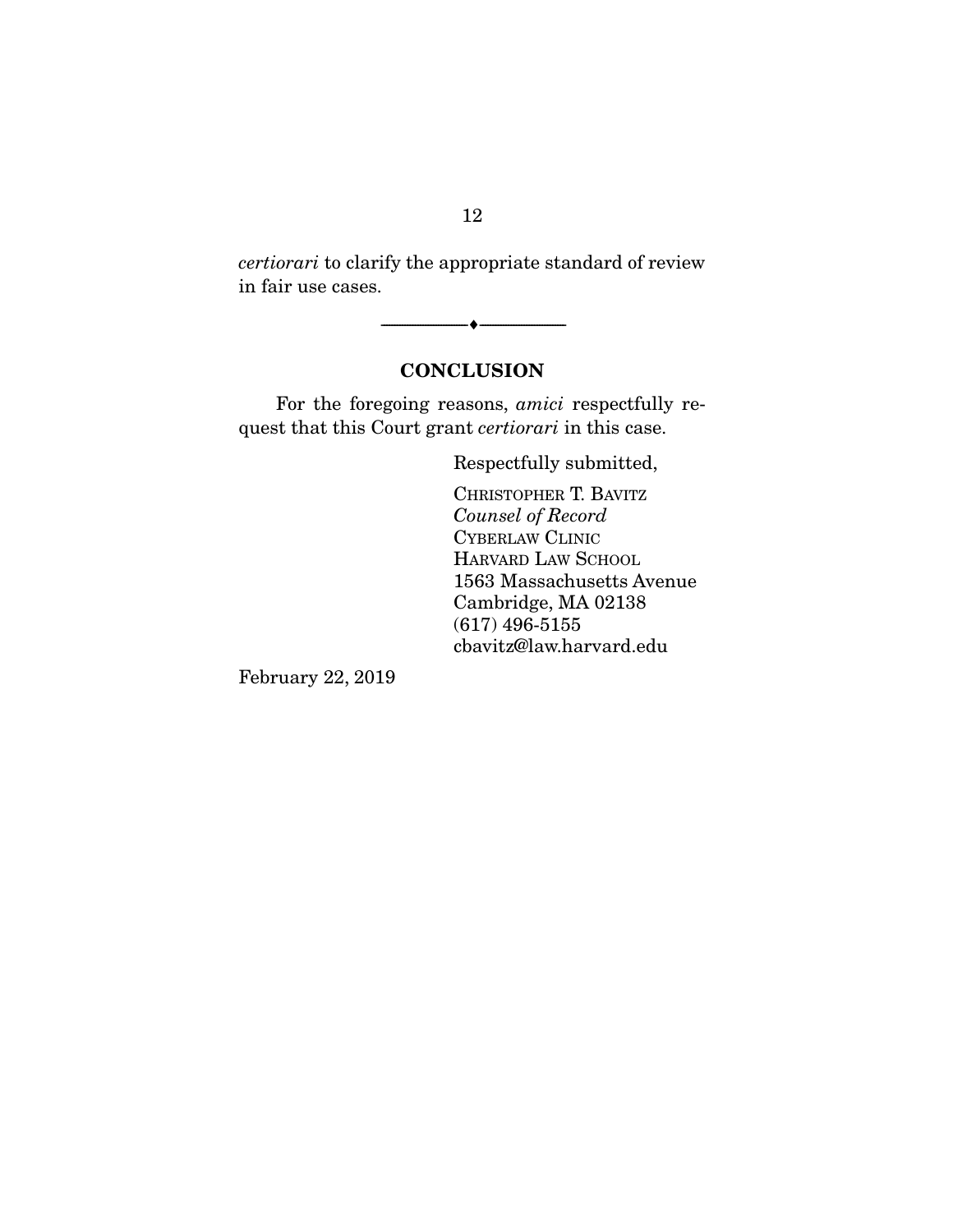### App. 1

#### Appendix  $A^1$

- 1. Michael Kasdan Adjunct Professor of Law New York University School of Law 40 Washington Square South New York, NY 10012
- 2. Orly Lobel Don Weckstein Professor of Labor and Employment Law University of San Diego School of Law 5998 Alcalá Park San Diego, CA 92110
- 3. Lydia Loren Henry J. Casey Professor of Law Lewis & Clark Law School 10015 S.W. Terwilliger Boulevard Portland, OR 97219
- 4. Mark McKenna John P. Murphy Foundation Professor of Law Notre Dame Law School 1100 Eck Hall of Law Notre Dame, IN 46556
- 5. Lateef Mtima Professor of Law Howard University School of Law 2900 Van Ness Street, NW Washington, DC 20008

<sup>&</sup>lt;sup>1</sup> Institutions are listed for affiliation purposes only. All signatories are participating in their individual capacities and not on behalf of their institutions.